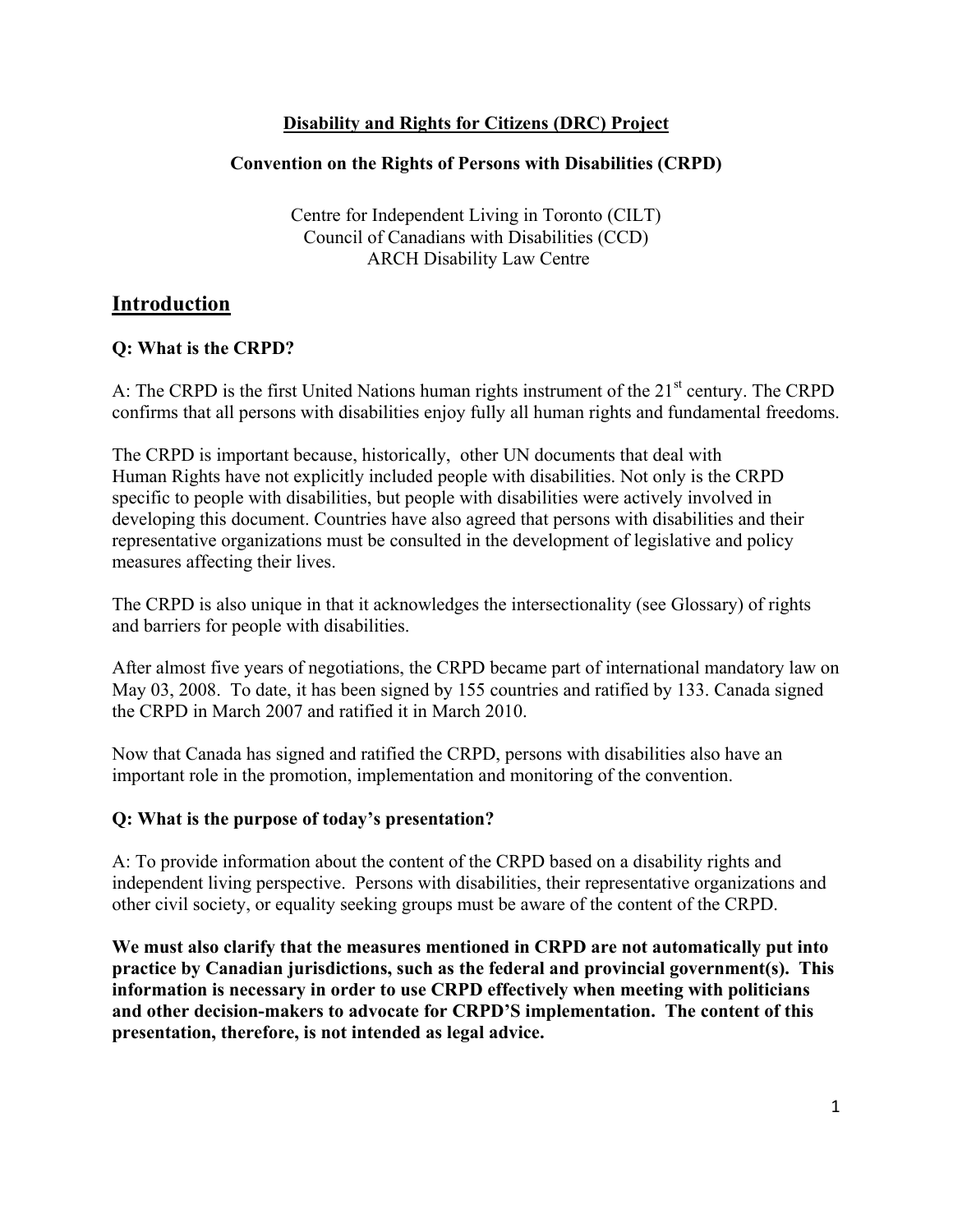In the CRPD, State Parties or countries, acknowledge that persons with disabilities continue to experience barriers in all parts of the world. Countries commit themselves to take action to ensure that barriers are removed and that persons with disabilities enjoy full equality.

# **Q: Does the CRPD take into account Canadian equality and nondiscrimination principles?**

A: Canadian equality and nondiscrimination principles played an important role in the development of the CRPD. The CRPD is consistent with the Canadian *Charter of Rights and Freedoms*, which is part of the Canadian Constitution and protects the equality of persons with disabilities.

# **Q: How do we know that all levels of governments in Canada are included in the CRPD?**

A: Article 4 of the CRPD explains the obligations Canada has accepted by signing and ratifying CRPD. Part 5 of Article 4 says that CRPD applies to all levels of a federal state like Canada. There are no exceptions. This means that the federal government of Canada, the provincial governments, including Ontario, and municipal governments are all bound by the CRPD.

# **Q: What issues do you think the CRPD addresses for people with disabilities?**

A: The CRPD contains specific Articles on such critical issues as: accessibility, education, health, transportation, employment, and attendant services.

# **Q: What can people with disabilities do to help improve their living conditions?**

A: In Canada, as in other countries, we must now work to make sure governments implement the CRPD. For example: becoming informed about the CRPD, advocating for our rights, talking to our MPP, each other, the media and the general public.

# **Key Articles**

# **Article 1** - **Purpose**

Discusses the purpose of the CRPD, which is to promote, protect, and ensure the full and equal enjoyment of all human rights and fundamental freedoms by all persons with disabilities, and to promote respect for their inherent dignity.

# **Article 3** – **General Principles**

Lists the General Principles of the convention which are:

(a) Respect for inherent dignity, individual autonomy including the freedom to make one's own choices, and independence of persons;

- (b) Non-discrimination;
- (c) Full and effective participation and inclusion in society;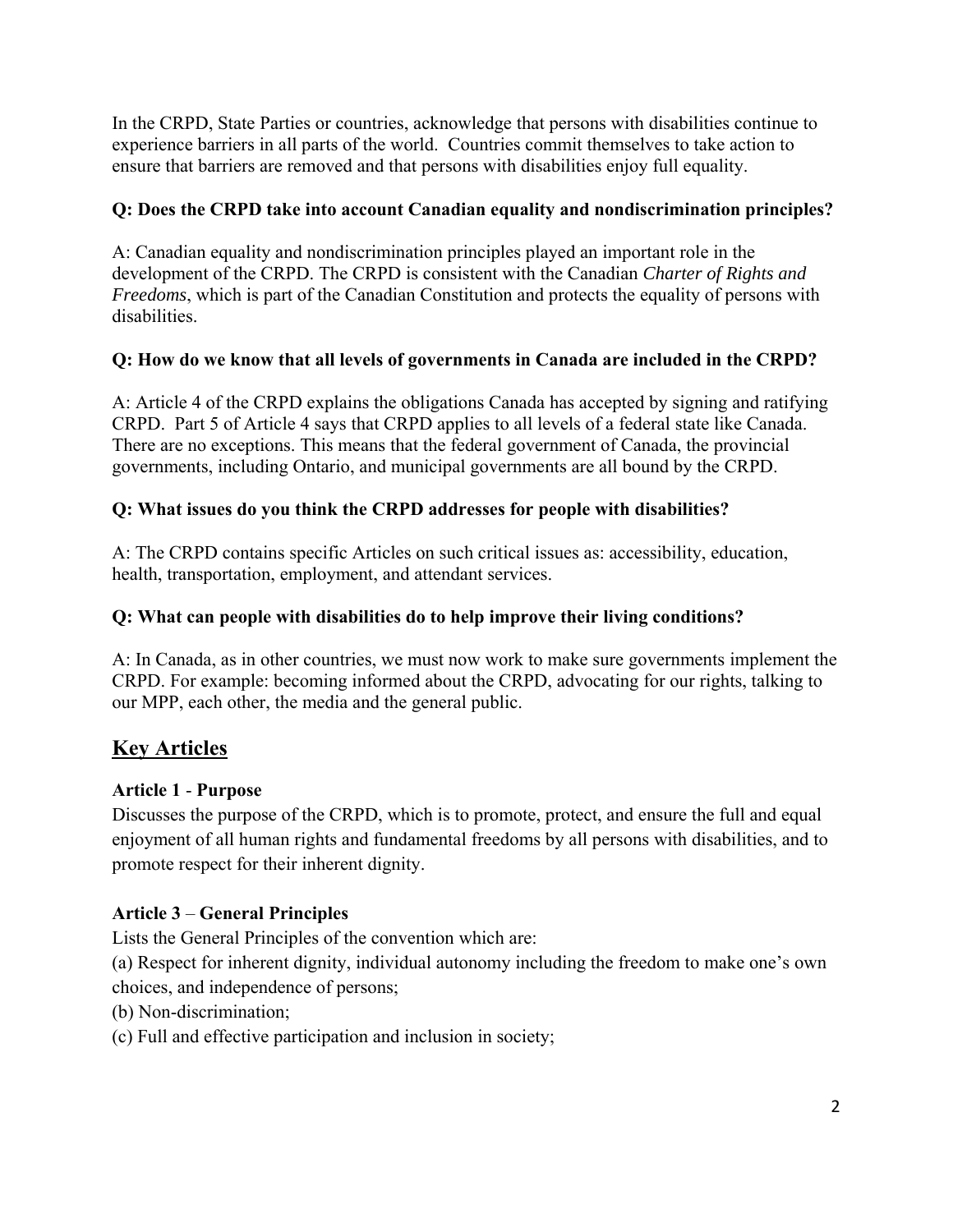(d) Respect for difference and acceptance of persons with disabilities as part of human diversity and humanity;

- (e) Equality of opportunity;
- (f) Accessibility;
- (g) Equality between men and women;

(h) Respect for the evolving capacities of children with disabilities and respect for the right of children with disabilities to preserve their identities.

# **Article 19 - Living independently and being included in the community**

This article is unique and a key provision of the CRPD. According to this Article, Canada and Ontario have recognized that persons with disabilities have the right to live in the community. The federal and provincial governments have agreed to take effective and appropriate measures to make that right a reality. These measures must make sure that community services and facilities for the general population are available on an equal basis to persons with disabilities and are responsive to their needs.

# **Article 28 - Adequate standard of living and social protection**

Addresses issues of an adequate standard of living and social protection, including povertyrelated issues and disability-related supports. Confronting poverty and enhancing disability supports are priorities for Canadians with disabilities.

# **Community Priorities**

Below, we discuss some CRPD articles that can be helpful in addressing some community priority issues identified by CILT and grounded in the community experience.

# **Housing**

# **Q: Does CRPD address problems people with disabilities face with housing?**

A: Yes. In Article 28 the governments have recognized that persons with disabilities have a right to adequate housing.

It is important to understand that the right to adequate housing is included in Article 28. This article addresses adequate standards of living and social protection. Therefore, housing is understood to be part of related issues such as income, food and clothing.

It is also important to remember that having access to adequate housing is inextricably linked to being in the community. So, housing is also linked to Article 19 (Independent Living and being included in the community).

Let's look now at some specific issues people with disabilities face in Toronto.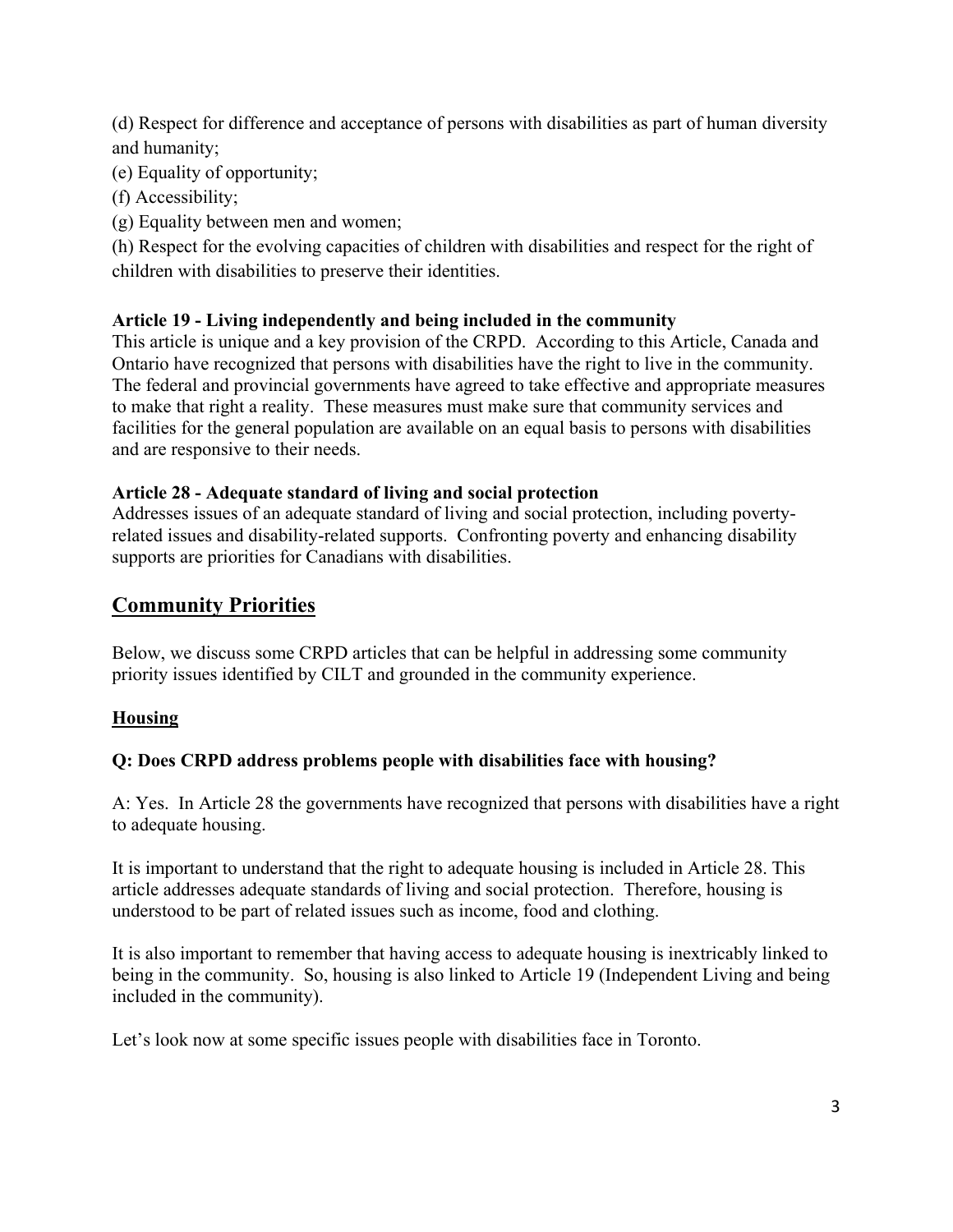# **Issue 1:**

In Toronto anyone that needs a rent geared to income or (RGI) unit must apply to the Housing Connections. People with disabilities have often had challenges around the accessibility of the application process.

# **Response:**

The Ontario Government and the City of Toronto governed by the Ontario Municipal Governments Act, according to the CRPD, are obligated to provide adequate, safe and accessible housing (Articles 9, 19 and 28). They have also agreed to consult with persons with disabilities in developing their policies and programmes (Article 4.3).

## **Issue 2:**

The wait list for RGI units that are wheelchair accessible is long.

## **Response:**

Government is obligated through the CRPD to use the maximum of its available money to provide adequate and appropriate housing for persons with disabilities (Articles 4.2 and 28).

# **Issue 3:**

Some of the units are designated or identified as wheelchair accessible but in fact they are not fully accessible. For example, there may be a ramp at the door, and the building may have an automatic door but the unit itself does not have a wheelchair accessible roll-in shower.

## **Response:**

The CRPD says that the government must use universal design principles in building or arranging for the construction of housing stock. Ideally this means that all new housing stock must meet the needs of persons with disabilities. (Article 3).

## **Issue 4:**

Not all wheelchair accessible units have an attendant care service provider attached to that unit.

## **Response:**

According to the CRPD, the government has to "take effective and appropriate measures" so that "Persons with disabilities have access to a range of in-home, residential and other community support services, including personal assistance necessary to support living and inclusion in the community," (Article 19).

# **Attendant Care Services**

# **Q: Does CRPD acknowledge the issue of attendant care services?**

A: Yes. Attendant care services are specifically addressed in Article 19. In Article 19 the government has recognized the right of persons with disabilities to live independently and to be included in the community. In the preamble of the CRPD, the government has recognized the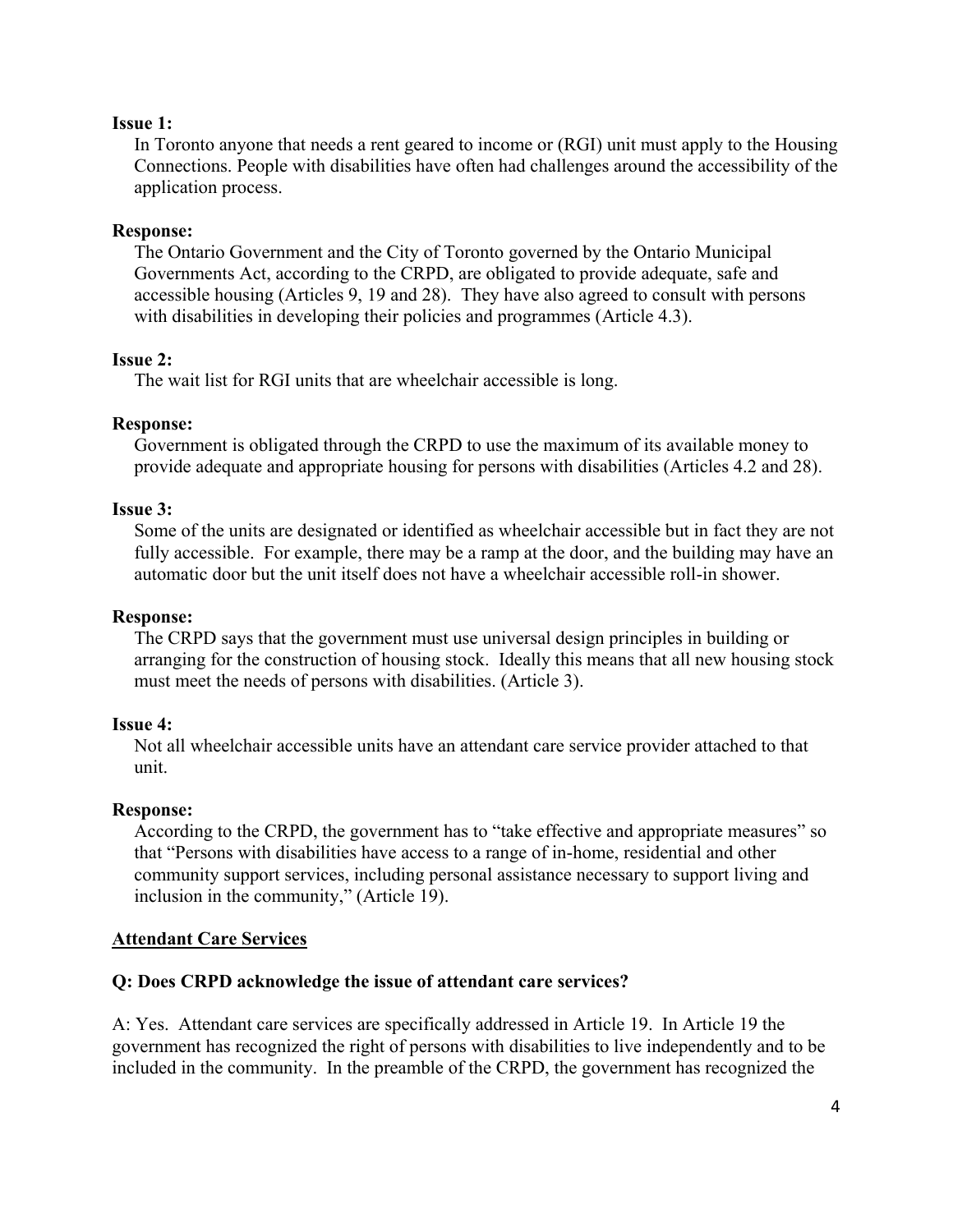need to protect the human rights of those persons who need intensive support, regardless of their level of need.

## **Issue 1:**

Attendant services have long waiting lists.

### **Response:**

Under the CRPD, We believe, governments are obligated to progressively improve services for persons with disabilities, including services that enable them to live in the community and carry out "their child-rearing responsibilities." (Articles 19 and 23).

## **Issue 2:**

Only certain persons with disabilities can apply for attendant services.

### **Response:**

The government may not discriminate because of disability. Therefore, there should be a range of services, in addition to attendant services, available and the needs and disabilities of the individual should be the driving determinant or overriding factor.

# **Issue 3:**

Attendant service programs are all limited to a maximum number of hours a person can receive under the program. If someone needs more hours because they don't have family or other support that is not considered.

#### **Response:**

The government should try to meet the needs of persons with disabilities, regardless of family status (*Ontario Human Rights Code,* Section 1).

### **Issue 4:**

Ontario has a Direct Funding program whereby people can hire their own attendants. In order to be a self-manager you need to be able to direct your care, and have a physical disability. People that may have multiple disabilities and the primary disability is an intellectual disability would not be eligible for the Direct Funding program, even though they do have a physical disability.

#### **Response:**

The government should provide persons with intellectual disabilities the services they need to live in the community.

## **Employment**

## **Q: Does CRPD address employment-related issues?**

A: Yes. In CRPD Article 27 (Work and employment), countries agree that persons with disabilities should have the same chances and rights at work as other people. Persons with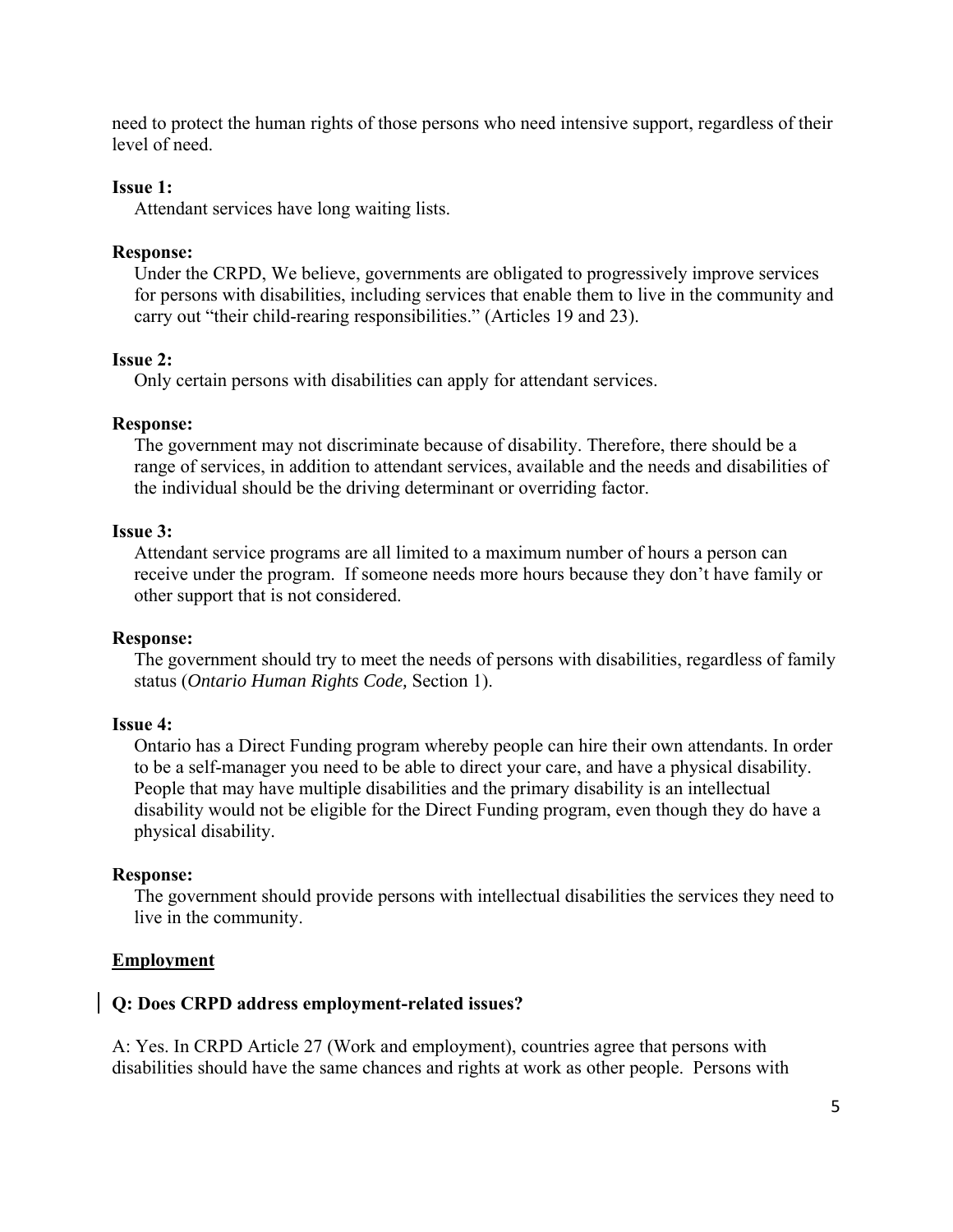disabilities must have opportunities to work and make a living. Countries must take measures to protect persons who become disabled while already at work. Countries must make sure that persons with disabilities have effective access to general technical and vocational guidance programmes, placement services and continuing training.

## **Issue 1:**

Many persons with disabilities are not employed, although they are employable. One problem is that employers do not think persons with disabilities can do the job.

## **Response:**

The government has agreed to "promote recognition of the skills, merits and abilities of persons with disabilities, and of their contributions to the workplace and the labour market;" (Article 8).

#### **Issue 2:**

Another problem is that employers claim they do not have enough money in the budget to pay for adaptive equipment. Employers also state that they do not have enough money to put in an accessible ramp, or an automatic door opener.

#### **Response:**

In Article 3 the government has agreed to make employers aware of their responsibility to accommodate the needs of persons with disabilities to the point of "undue hardship" (see Glossary). The *Ontario Human Rights Code* also places the responsibility on employers to accommodate the needs of persons with disabilities to the point of undue hardship. The government has the option of providing "incentives" to private-sector employers, to promote the employment of people with disabilities (Article 27).

### **Issue 3:**

Persons with disabilities may not necessarily be employable because they do not have relevant work experience.

#### **Response:**

The government has agreed to take appropriate steps designed to "Enable persons with disabilities to have effective access to general technical and vocational guidance programmes, placement services and vocational and continuing training;" (Article 27.1 (d)).

#### **Issue 4:**

A person may have several disabilities and may not be open to having a job coach.

#### **Response:**

In cases where persons with disabilities, themselves, conclude that they are unable to work, the government has agreed to provide them with an adequate standard of living (Article 28). Of course, persons with disabilities must demonstrate their eligibility for financial assistance based on particular programme criteria.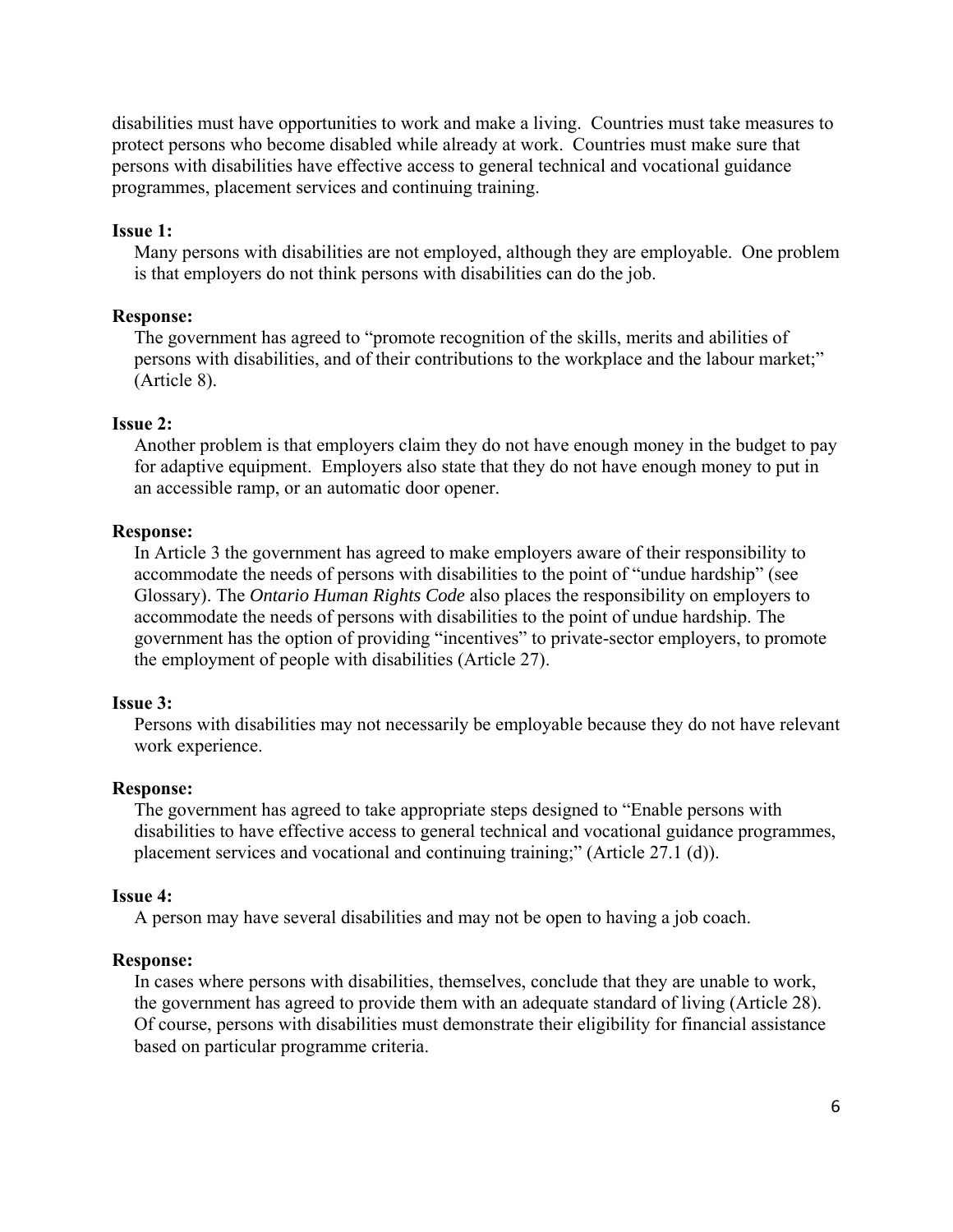# **Transportation**

# **Q: Does CRPD provide for accessible transportation?**

A: Yes. CRPD Articles 20 and 9 contain specific provisions in relation to transportation. Canada and Ontario have agreed to take effective measures to ensure mobility independence of persons with disabilities. The specific measures concern: choice, affordable cost, mobility aids, devices, assistive technologies and forms of live assistance and intermediaries. These measures also concern mobility training for persons with disabilities and professionals working with persons with disabilities. The government must also encourage producers of mobility aids, devices and assistive technologies to take into account the needs of persons with disabilities.

## **Issue 1:**

Transportation systems still remain inaccessible to some degree.

## **Response:**

Canada and Ontario are obligated to take actions to make transportation accessible. The governments must make constant progress. They must use the maximum of available resources and must consult persons with disabilities in priority-setting.

## **Issue 2:**

Transportation is too costly, especially when intercity travel is involved, for example, because of employment-related requirements.

## **Response:**

Article 20 of CRPD, which addresses the mobility of persons with disabilities, calls for the availability of affordable mobility facilities. The above example shows interconnection between inadequate employment opportunities, transportation inaccessibility and/or costs, and, ultimately, poverty. By ratifying CRPD, Canada and Ontario have recognized these interrelated issues and must now take action, progressively but steadily, to address them.

## **Issue 3:**

In Toronto, wheelchair users still experience difficulties getting an accessible taxi when they need it. Further, some accessible taxi rides are disproportionately costly, taking into account the distance traveled.

## **Response:**

Canada and Ontario have accepted the obligation under Article 4 "To undertake or promote research and development of universally designed goods, services, equipment and facilities…which should require… the least cost to meet the specific needs of a person with disabilities, to promote their availability and use..."

Article 9 states that governments must take appropriate measures to ensure to persons with disabilities have access to transportation and other facilities and services open or provided to the public, both in urban and rural areas."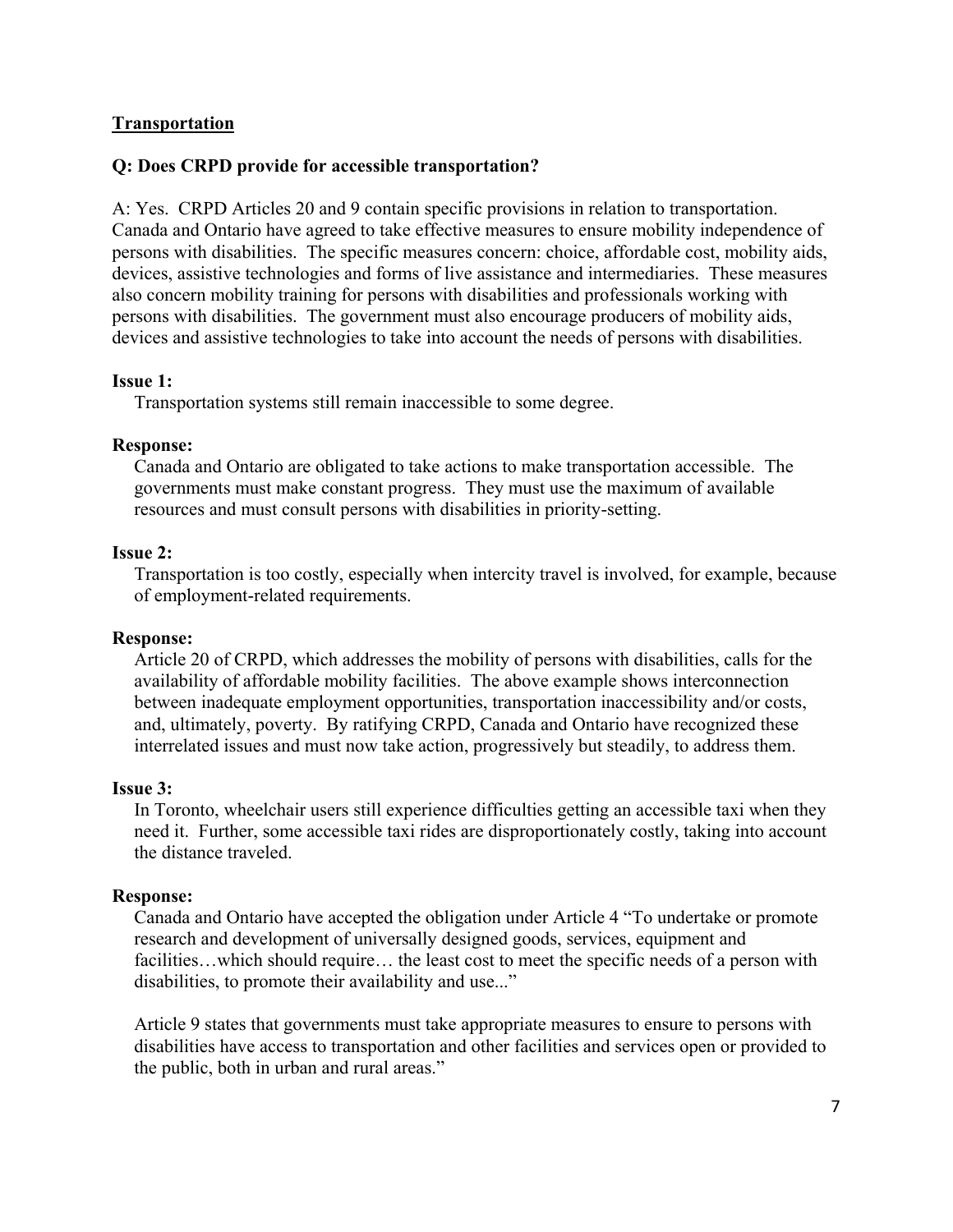# **Accessible Information**

# **Q: Does CRPD acknowledge the issue of access to information.**

A: Various CRPD articles discuss parts of accessible information and communication. For example, Article 2 defines what "communication" means, and is focused on accessible alternative modes and formats. Article 9 states that countries need to make sure that persons with disabilities have access to information and communications. Article 21 is focused on enabling persons with disabilities to look for, get and share information and ideas.

# **Issue 1:**

There is a lack of access to medical information in alternate media. For example: A person with a disability may be diagnosed with cancer. This person's doctor has print information about the type of cancer but does not have the information in alternate media. This type of information can help people to make informed choices about their treatment path.

# **Response:**

Article 9 is concerned with persons with disabilities being able to live independently and participate fully in all aspects of life. Therefore, they need equal access to:

(a) Buildings, roads, transportation and other indoor and outdoor facilities, including schools, housing, medical facilities and workplaces;

(b) Information, communications and other services, including electronic services and emergency services;

(e) Forms of live assistance and intermediaries, including guides, readers and professional sign language interpreters, to facilitate accessibility to buildings and other facilities open to the public;

(f) Other appropriate forms of assistance and support to persons with disabilities to ensure their access to information;

(g) New information and communications technologies and systems, including the Internet; (h) The design, development, production and distribution of accessible information and communications technologies and systems at an early stage, so that these technologies and systems become accessible at minimum cost.

## **Issue 2:**

In Federal elections, persons with disabilities often have difficulty voting and sometimes cannot independently verify their ballot.

## **Response:**

In Article 29, participation in political and public life by persons with disabilities is addressed. The article says that governments must ensure that voting procedures, facilities, and materials, are accessible and easy to understand and use. Governments must also allow persons with disabilities choose a person to provide them assistance when they are voting.